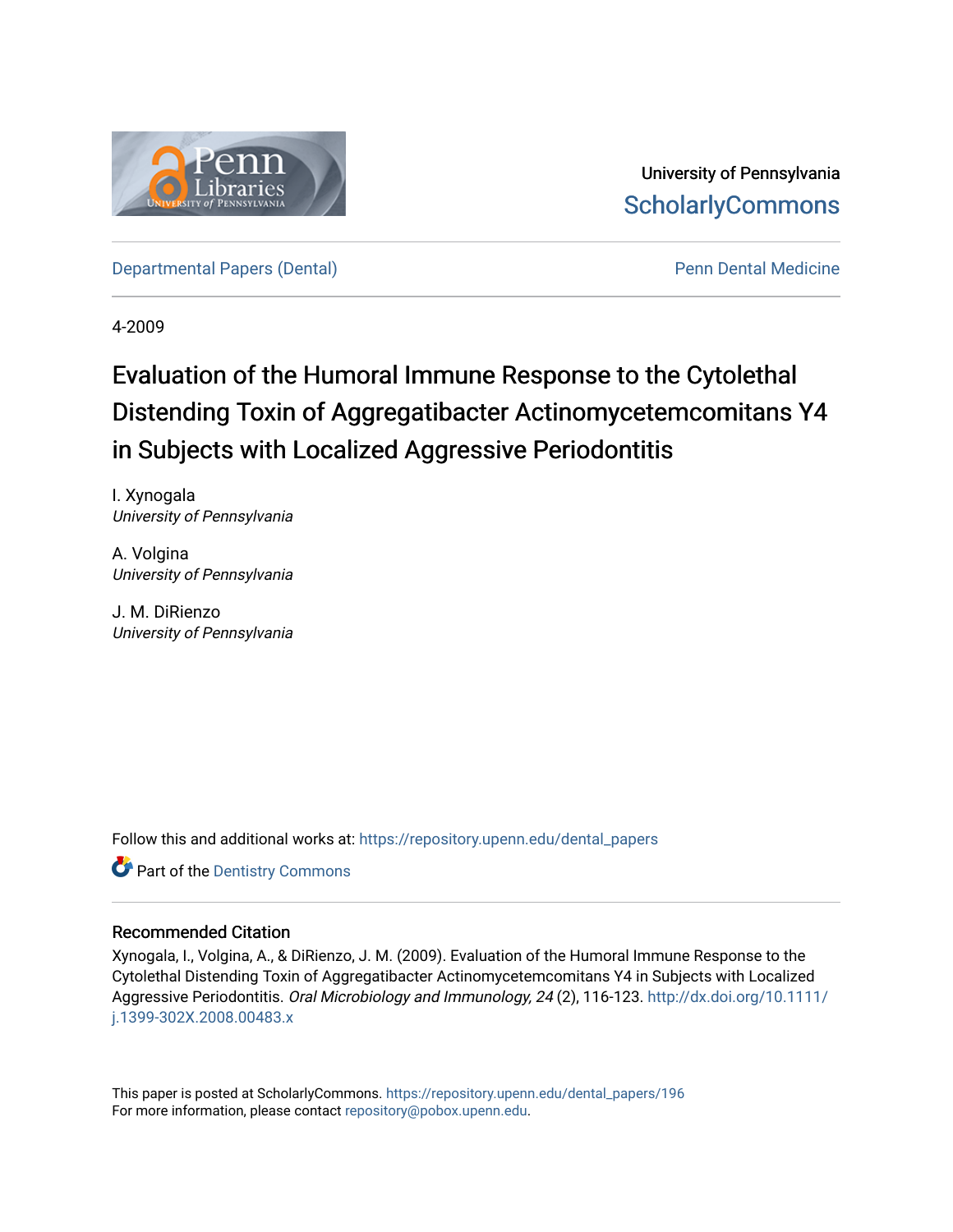# Evaluation of the Humoral Immune Response to the Cytolethal Distending Toxin of Aggregatibacter Actinomycetemcomitans Y4 in Subjects with Localized Aggressive Periodontitis

## Abstract

## Introduction

Cytolethal distending toxin (Cdt) is potentially one of several virulence factors of Aggregatibacter actinomycetemcomitans, the prime etiological agent of localized aggressive periodontitis (LAP). Little is known regarding the Cdt-specific antibody response in humans. The current study is a quantitative and qualitative evaluation of the toxin-specific antibody response in a cohort of LAP patients and age-, raceand sex-matched controls.

# Methods

Ninety-five subjects provided a total of 692 serum samples. Sera were analysed by enzyme-linked immunosorbent assays to determine the titers of antibody against the intact Cdt holotoxin as well as the individual subunit proteins (CdtA, CdtB, and CdtC). Neutralization of growth inhibition mediated by Cdt was evaluated in a modified colony-forming assay using Chinese hamster ovary cells.

## **Results**

Fourteen of the 95 subjects exhibited significant serum Cdt-binding activity. There were no differences in the percentages of seropositive individuals or in the mean antibody titers between the control and LAP groups. Binding activity was detected against each of the three Cdt subunit proteins in all of the positive samples. Neutralization of Cdt-mediated growth inhibition was detected in samples from all of the seropositive subjects (range 20–75%).

# Conclusions

Cdt, a recently identified A. actinomycetemcomitans virulence factor, is capable of inducing a neutralizing antibody response indicating that the toxin is produced during natural infection of humans. The failure of a vast majority (20 of 23) of the LAP subjects to mount a significant anti-Cdt response may in part explain their relative susceptibility to the disease.

## Keywords

Aggregatibacter (Actinobacillus) actinomycetemcomitans, antibody, cytolethal distending toxin, localized aggressive periodontitis

### **Disciplines**

**Dentistry**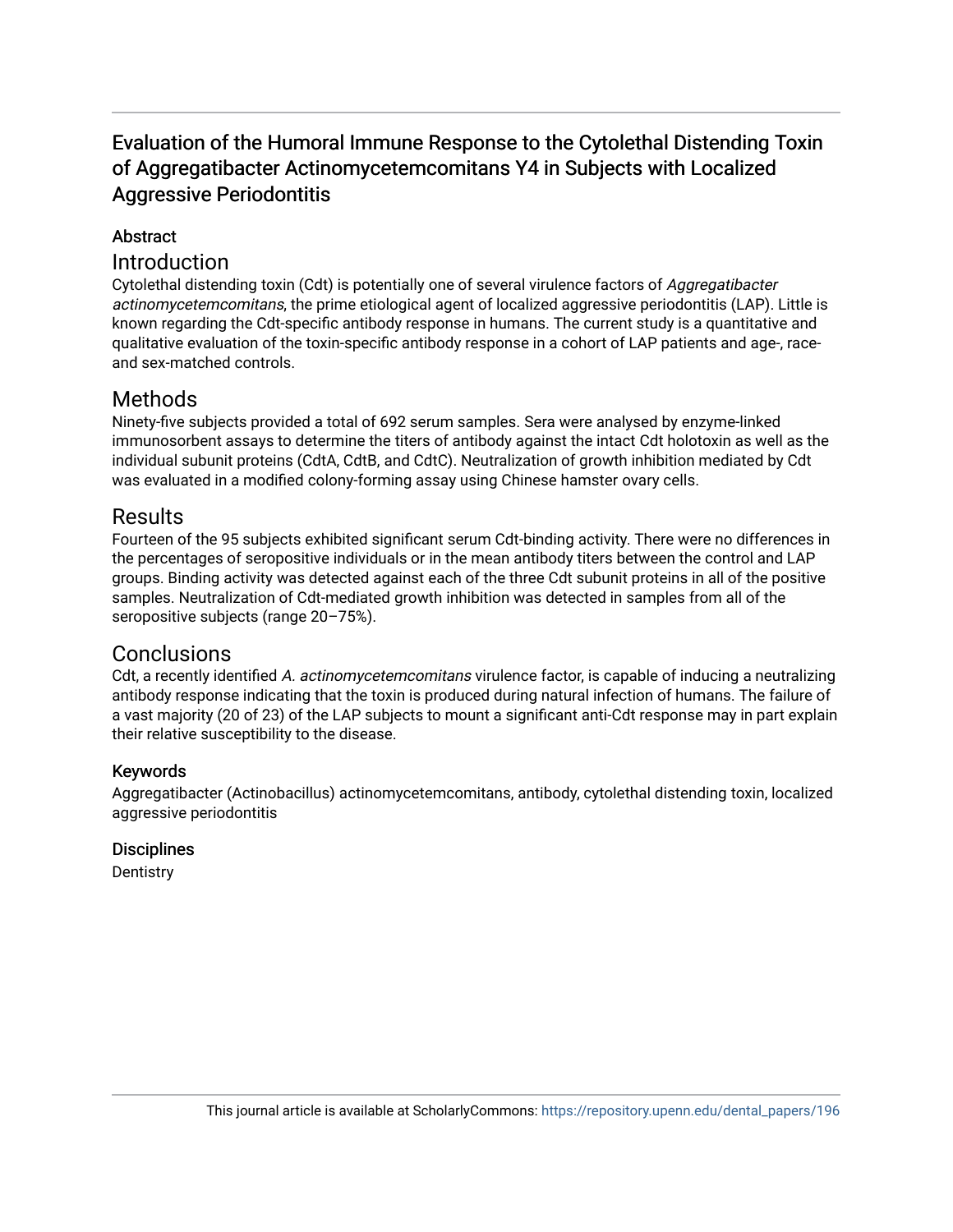

# NIH Public Access

**Author Manuscript**

*Oral Microbiol Immunol*. Author manuscript; available in PMC 2009 August 26.

Published in final edited form as:

*Oral Microbiol Immunol*. 2009 April ; 24(2): 116–123. doi:10.1111/j.1399-302X.2008.00483.x.

# **Evaluation of the humoral immune response to the cytolethal distending toxin of** *Aggregatibacter actinomycetemcomitans* **Y4 in subjects with localized aggressive periodontitis**

**I. Xynogala**1, **A. Volgina**2, **J. M. DiRienzo**2, and **J. Korostoff**1

<sup>1</sup> Department of Periodontics, University of Pennsylvania School of Dental Medicine, Philadelphia, PA, USA

<sup>2</sup> Department of Microbiology, University of Pennsylvania School of Dental Medicine, Philadelphia, PA, USA

# **Abstract**

**Introduction—**Cytolethal distending toxin (Cdt) is potentially one of several virulence factors of *Aggregatibacter actinomycetemcomitans*, the prime etiological agent of localized aggressive periodontitis (LAP). Little is known regarding the Cdt-specific antibody response in humans. The current study is a quantitative and qualitative evaluation of the toxin-specific antibody response in a cohort of LAP patients and age-, race- and sex-matched controls.

**Methods—**Ninety-five subjects provided a total of 692 serum samples. Sera were analysed by enzyme-linked immunosorbent assays to determine the titers of antibody against the intact Cdt holotoxin as well as the individual subunit proteins (CdtA, CdtB, and CdtC). Neutralization of growth inhibition mediated by Cdt was evaluated in a modified colony-forming assay using Chinese hamster ovary cells.

**Results—**Fourteen of the 95 subjects exhibited significant serum Cdt-binding activity. There were no differences in the percentages of seropositive individuals or in the mean antibody titers between the control and LAP groups. Binding activity was detected against each of the three Cdt subunit proteins in all of the positive samples. Neutralization of Cdt-mediated growth inhibition was detected in samples from all of the seropositive subjects (range 20–75%).

**Conclusions—**Cdt, a recently identified *A. actinomycetemcomitans* virulence factor, is capable of inducing a neutralizing antibody response indicating that the toxin is produced during natural infection of humans. The failure of a vast majority (20 of 23) of the LAP subjects to mount a significant anti-Cdt response may in part explain their relative susceptibility to the disease.

## **Keywords**

Aggregatibacter (Actinobacillus) actinomycetemcomitans; antibody; cytolethal distending toxin; localized aggressive periodontitis

> *Aggregatibacter actinomycetemcomitans* is a gram-negative coccobacillus that is believed to be a primary etiological agent of localized aggressive periodontitis (LAP) (16). LAP is a relatively rare form of periodontal disease that occurs at a higher incidence in African Americans relative to other racial groups within the United States (17). *A.*

Jonathan Korostoff, Department of Periodontics, School of Dental Medicine, University of Pennsylvania, 240 South 40th Street, Philadelphia, PA 19104-6030, USA, Tel.: +1 215 573 3965; fax: +1 215 898 2325; e-mail: jkorosto@pobox.upenn.edu.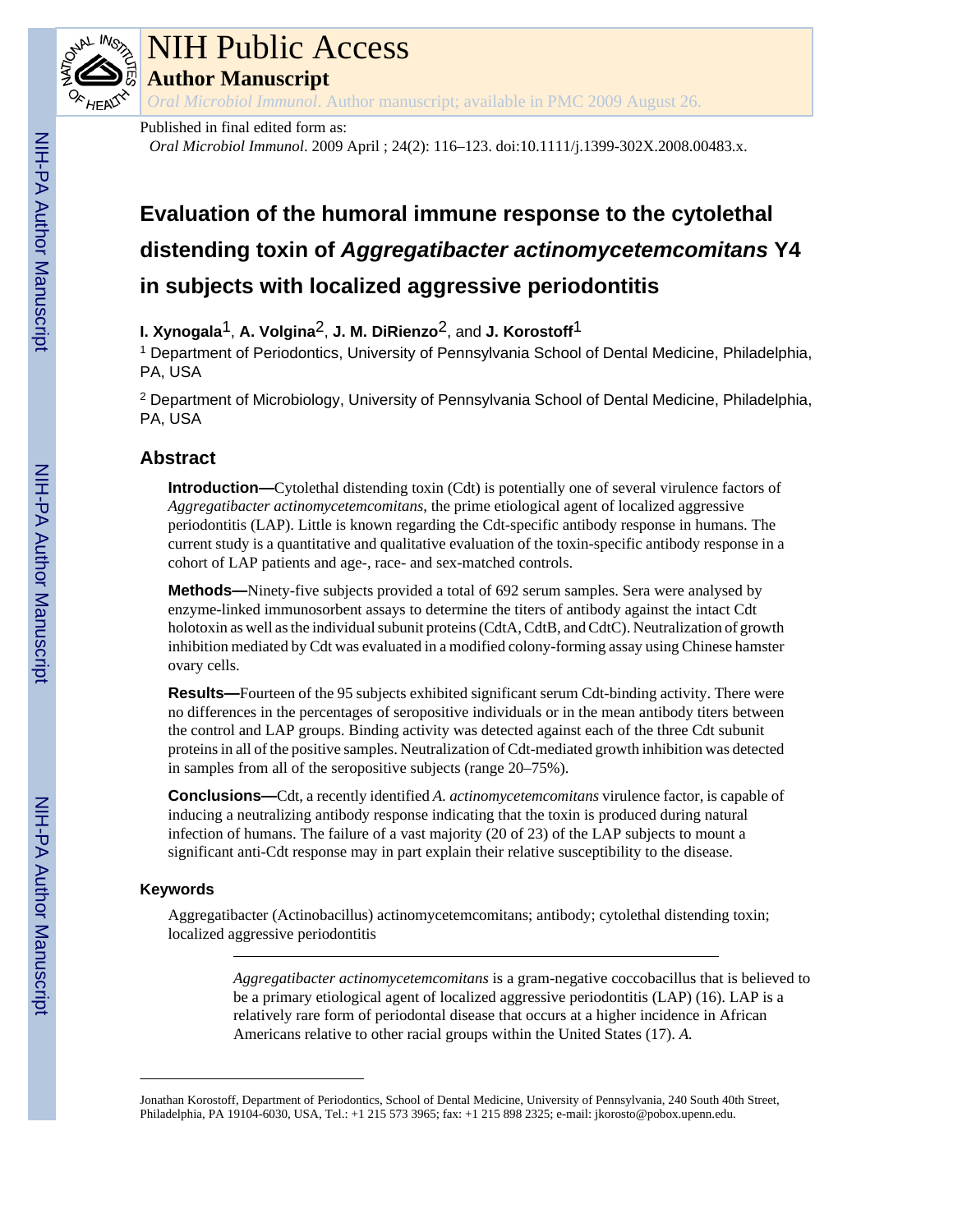*actinomycetemcomitans* produces a number of virulence factors including adhesins, endotoxin [lipopolysaccharide (LPS)], leukotoxin (Lkt), and cytolethal distending toxin (Cdt) (7,28). Certain of these factors facilitate colonization of the periodontal microenvironment, others are proinflammatory and still others act in an immunomodulatory fashion. Collectively, many of these molecules have been implicated as playing a role in the pathogenesis of LAP. A large body of data suggests that inherited anomalies in host immunity to bacterial infection may regulate susceptibility to LAP. Despite this knowledge, the role of specific *A. actinomycetemcomitans* virulence factors and the acquired immune responses they elicit in the pathogenesis of LAP remain unclear.

Virtually all LAP patients have been shown to mount a humoral immune response against at least one of a variety of *A. actinomycetemcomitans* antigens including LPS, outer membrane proteins, pili/fimbriae, exopolysaccharides (serotype antigens), and Lkt (14). In general, LAP patients were typically found to have higher titers of antibody relative to appropriate control populations. This has been observed with respect to antibody binding to intact bacterial cells as well as purified virulence factors including LPS and Lkt (4,21,25). The purely quantitative nature of these data and the cross-sectional manner in which they were collected make it very difficult to determine whether the antibodies found in LAP patients are protective, destructive, or irrelevant in terms of disease pathogenesis. Therefore, to delineate the role of antibodies directed against bacterial virulence factors in disease regression and/or progression it is necessary to evaluate not only the magnitude of the humoral response but also the functional attributes of the antibody molecules. Although there are studies addressing this issue relative to other *A. actinomycetemcomitans* virulence factors the literature contains minimal information regarding the humoral immune response against Cdt.

The Cdt is a recently characterized genotoxin that blocks cell cycle progression in specific classes of eukaryotic cells and cell lines. The toxin is a heterotrimer structurally similar to A– B-type toxins. The Cdt holotoxin is made up of three subunit proteins designated CdtA, CdtB, and CdtC. Several other pathogenic bacterial species produce a Cdt including *Escherichia coli* (10), *Helicobacter hepaticus* (2)*, Haemophilus ducreyi* (5,22), *Campylobacter jejuni* (8) and *Shigella* spp. (11). The Cdt has, to date, only been found in *A. actinomycetemcomitans* among bacterial species indigenous to the human oral cavity (29). Several types of oral epithelial cells and T lymphocytes are particularly susceptible to the *A. actinomycetemcomitans* Cdt. In contrast, human periodontal ligament cells and gingival fibroblasts seem considerably less vulnerable to the toxin (3,12). Therefore, expression of this relatively unique secreted bacterial virulence factor may in part play a role in the close association between *A. actinomycetemcomitans* and LAP. This association is supported by the recent work of Tan et al. (27) showing that a majority of diseased sites examined (77%) in LAP patients contained *A. actinomycetemcomitans* strains that were of the *cdt*+ genotype.

Very little is known regarding the significance of Cdt-specific antibodies with respect to the pathogenesis of LAP. Thus, in the current study we evaluated the Cdt-specific humoral immune response in a cohort of LAP patients. The primary goal of this study was to test the hypothesis that subjects with a history of LAP or active LAP mount a quantitatively greater antibody response to Cdt than age-, race- and sex-matched controls. Secondarily, we attempted to characterize qualitatively the fine antigen specificity and functional activity of antibodies produced by these two groups of subjects.

#### **Materials and methods**

#### **Study population**

Serum samples were obtained from 95 of the 118 family members and control subjects who participated in an earlier study described in DiRienzo et al. (6). Sufficient amounts of serum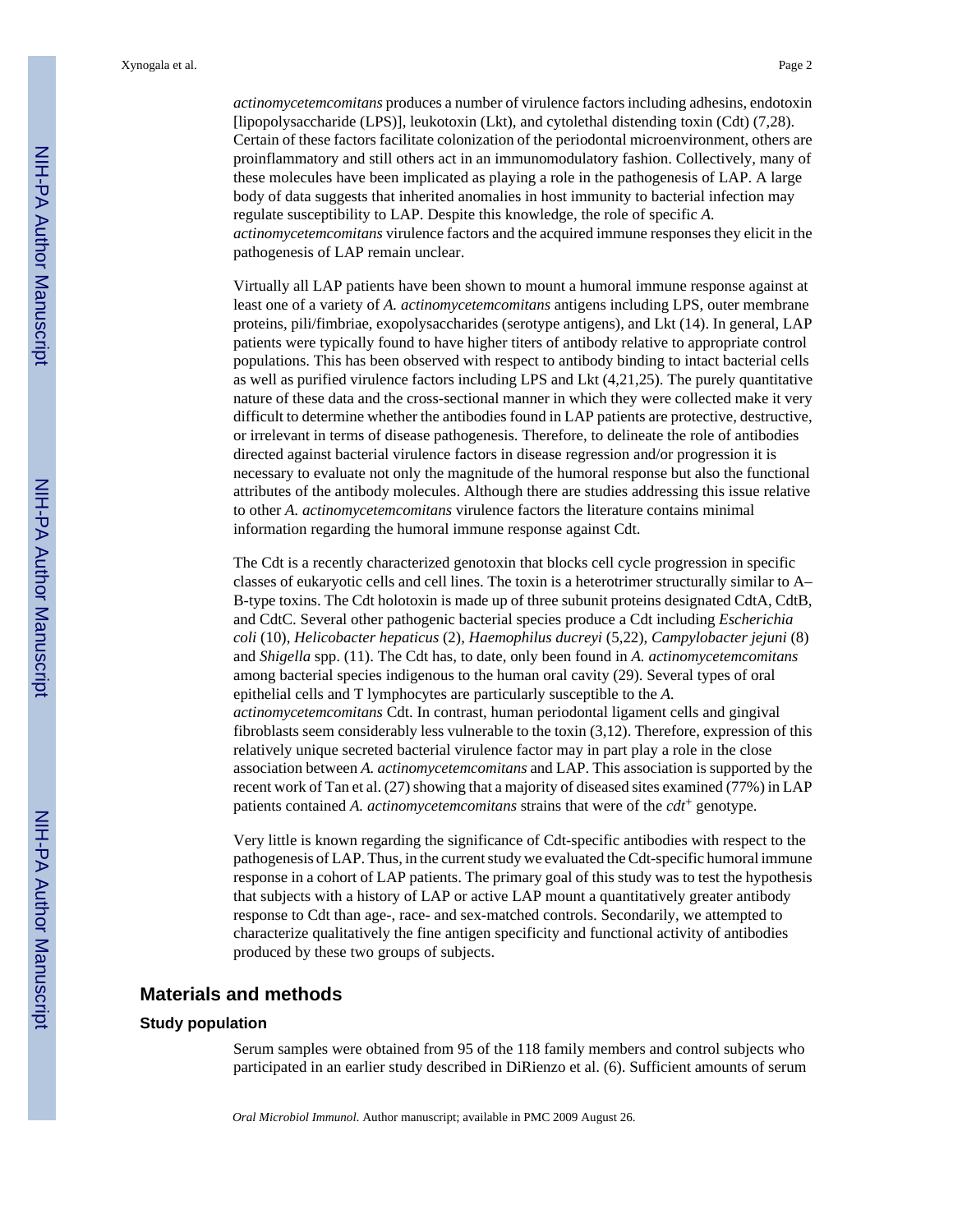for analysis were not available from the remaining 23 individuals. Twenty-one of the families had at least one member (child or adult) with clinical signs of LAP or a history of the disease and at least one sibling 13 years old or younger with no clinical evidence of LAP. The siblings with no periodontal disease were defined as the LAP-susceptible individuals and the persons with a history of disease or active disease were defined as the probands. Individuals from families with no history of LAP were also included as healthy controls and were matched by age, sex and race to the disease-susceptible subjects. There were a total of 48 male participants (baseline ages 6–41 years) and 47 female (baseline ages 7–42 years) participants. At the initiation of the study 76 of the subjects were periodontally healthy (62 of whom were under 18 years of age), 11 were diagnosed with LAP and eight with chronic periodontitis. Clinical examinations were conducted and blood samples were drawn periodically throughout the 7 year evaluation period. The number of blood draws varied between subjects depending upon the time of their entry into the study and their compliance with appointment dates (ranging from 1 to 28 samples per subject). Patients received treatment as deemed necessary. The clinical examination included evaluation of the plaque index, gingival index, probing depths, clinical attachment levels, and furcation involvement. Full-mouth radiographs were taken at the baseline visit and supplemented with bitewing and/or peri-apical radiographs as needed at subsequent visits. Based on the results of sequential examinations a change in status from periodontal health to LAP was referred to as a conversion. Such an event was defined as an increase of 2 mm or more relative to the baseline level in the distance measured from the cementoenamel junction to the bottom of the periodontal pocket or an increase of at least 2 mm in probing depth associated with the permanent incisors and or first molars. This change was confirmed over a 3-month interval and had to coincide with a loss of clinical attachment greater than or equal to 1 mm in relation to the baseline examination. Based on these criteria, 12 subjects developed LAP over the course of the 7-year study. Sera were isolated from blood drawn during this time and stored at −20°C. A total of 692 serum samples from the 95 subjects were analysed in this study. The serum samples were identified by coded numbers from 1 to 692 and the determination of anti-Cdt antibody titers was performed in a blinded manner.

#### **Isolation of recombinant Cdt extracts and subunit protein antigens**

*Escherichia coli* BL21(DE3) F<sup>−</sup> *ompT hsdS*B (r<sup>B</sup> <sup>−</sup> m<sup>B</sup> <sup>−</sup>) *gal dcm* (DE3) (pET15b*Cdt*) was cultured in 10 ml of Luria Bertani medium containing 50 μg/ml ampicillin and grown overnight with vigorous shaking at 37°C as described previously (19). Briefly, bacterial suspensions were sonicated for 1 min at 4°C (Braun, Norwalk, CT), then centrifuged at 12,000 *g* for 10 min (Spinco model SS-34 rotor) to remove unbroken cells and sterilized by passage through a 0.22 μm pore-size filter (Whatman Inc, Clifton NJ). The Micro BCA protein assay kit (Pierce, IL) was used to determine total protein concentration.

Recombinant clones *E. coli* BL-21(DE3) (pET15b*CdtA*), *E. coli* BL-21(DE3) (pET15b*CdtB*), and *E. coli* BL-21(DE3) (pET15b*CdtC*) were used to prepare the three amino-terminal histidine-tagged wild-type  $His<sub>6</sub>-CdtA$ ,  $His<sub>6</sub>-CdtB$  and  $His<sub>6</sub>-CdtC$  proteins, respectively (18). The proteins were obtained from isopropyl β-D-1-thiogalactopyranoside-induced cultures by affinity chromatography on nickel-iminodiacetic acid columns (EMD Chemicals [Novagen], Gibbstown, NJ) as described previously (18). Yields averaged 25–30 μg protein/ml of culture. The final protein preparations were dialysed to remove urea while promoting protein refolding, passed through 45-μm filters and quantified with the Micro BCA protein assay kit (Pierce, Rockville, IL). Purity was assessed by analysis on 10–20% sodium dodecyl sulfate– polyacrylamide gels (BioRad, Hercules, CA) stained with Coomassie Brilliant Blue. Aliquots of the quantified protein samples were stored at −70°C in a buffer containing 10 mM Tris–HCl ( $pH$  7), 100 mM NaCl, 5 mM MgCl<sub>2</sub>, and 5 mM imidazole. The proteins were also analysed by sodium dodecyl sulfate–polyacrylamide gel electrophoresis as previously described (15).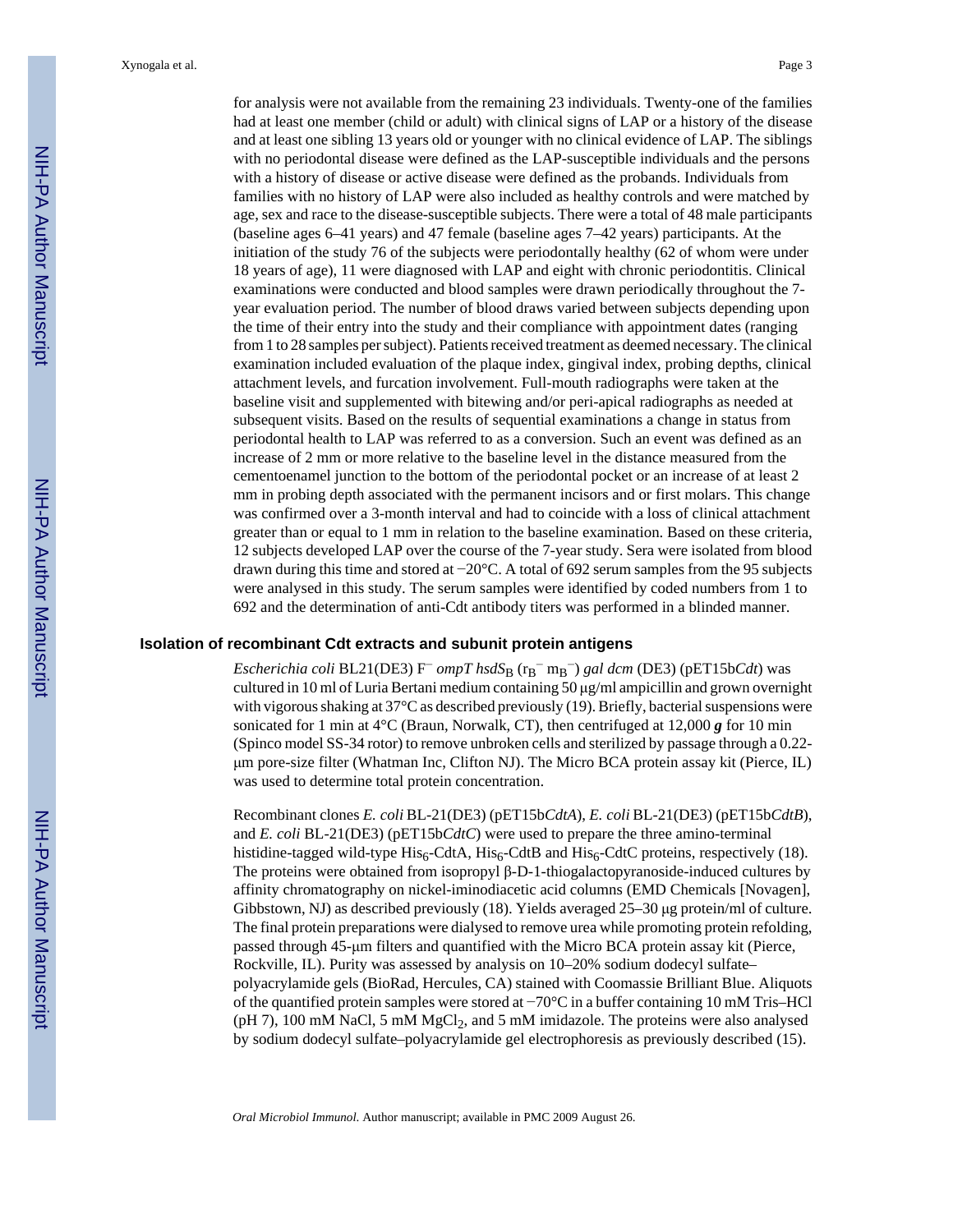Briefly, the samples were run at a room temperature in a 10–20% Tris–HCl Ready Gel (Bio-Rad) at 100 V. The gel was stained with Coomassie Blue for 1 h and then analysed.

#### **Preparation of reconstituted toxin**

Cdt was reconstituted *in vitro* by mixing equimolar concentrations of the individual subunit proteins in a coating buffer containing 0.1 M NaHCO<sub>3</sub> (pH 8.6) and incubated at  $4^{\circ}$ C for at least 1.5 h.

#### **Enzyme-linked immunosorbent assays (ELISA)**

To determine serum antibody titers either the reconstituted recombinant Cdt (0.5 μg/well) or individual subunit proteins (166 ng/well) in 0.1 M NaHCO<sub>3</sub> (pH 8.6) were used to coat 96well microtiter plates overnight at 4°C. The plates were then washed three times with 0.1% phosphate-buffered saline (PBS) Tween-20 in an automatic washer (Ultrawash Plus, Dynatech Laboratories, Chantilly, VA). Blocking buffer (1% bovine serum albumin, 0.02% NaN<sub>3</sub>) was added and the plates were incubated for 1 h. The plates were washed three times. Sera were serially diluted from 1/100 to 1/3200 in 0.1% PBS-Tween 20 and the dilutions were added to triplicate wells. The plates were incubated for 1 h and washed three times. Bound human immunoglobulin G (IgG) was detected with a monoclonal antibody (mAb) anti-human IgG alkaline phosphatase conjugate (Amersham Biosciences, Piscataway, NJ) at 1/5000 and 1/25,000 dilutions in 0.1% PBS-Tween 20 for 1 h. The working dilutions of the anti-human IgG mAb were determined in preliminary experiments by obtaining titration curves. All incubations were performed in a humid atmosphere at 37°C. The plates were washed and developed using SIGMA FAST™ *p*-nitrophenylphosphate tablet sets (pNPP alkaline phosphatase substrate) in the dark for 30 min. A 1 M NaOH stop solution (30 µl/well) was added and the absorbance was read at 405 nm in an HTS 7000 BioAssay Plate Reader (Perkin Elmer, Norwalk, CT). Serum titers were expressed as the reciprocal of the dilution that yielded a half-maximal value of absorbance at  $405 \text{ nm}$  ( $A_{405}$ ). Enzyme immunological units (EIU) were calculated from the absorbance values using the formula:

> $E$ IUsample= $(A_{405}$ sample  $-A_{405}$  negative control)/  $(A_{405}$ reference serum  $-A_{405}$  negative control)  $\times$ 100

(17,23). Those samples with EIU scores two standard deviations above the mean for the entire set of sera were considered positive for reactivity against Cdt.

To determine antibody responses against each of the individual subunit proteins dose–response curves were obtained. Bound subunit proteins were detected with a 1:3000 dilution of anti-His-Tag mAb (Novagen) in PBS-1% bovine serum albumin followed by a 1:3000 dilution of anti-mouse IgG horseradish peroxidase conjugate (Amersham Biosciences, Piscataway, NJ) for 1 h at room temperature. The plates were developed with 100 μl horseradish peroxidase substrate ABTS-100 (Rockland, Inc., Gilbertsville, PA) and read as described above. Based on the dose–response data a subunit protein concentration of 166 ng/well was chosen for titration of the human sera.

#### **Serum neutralization assay**

The ability of serum antibodies to neutralize the Cdt was determined using a modification of a previously developed cell growth inhibition assay (19). Sonic extracts prepared from *E. coli* BL21(DE3)(pET15b*Cdt*) were used as the source of Cdt. Longitudinally collected samples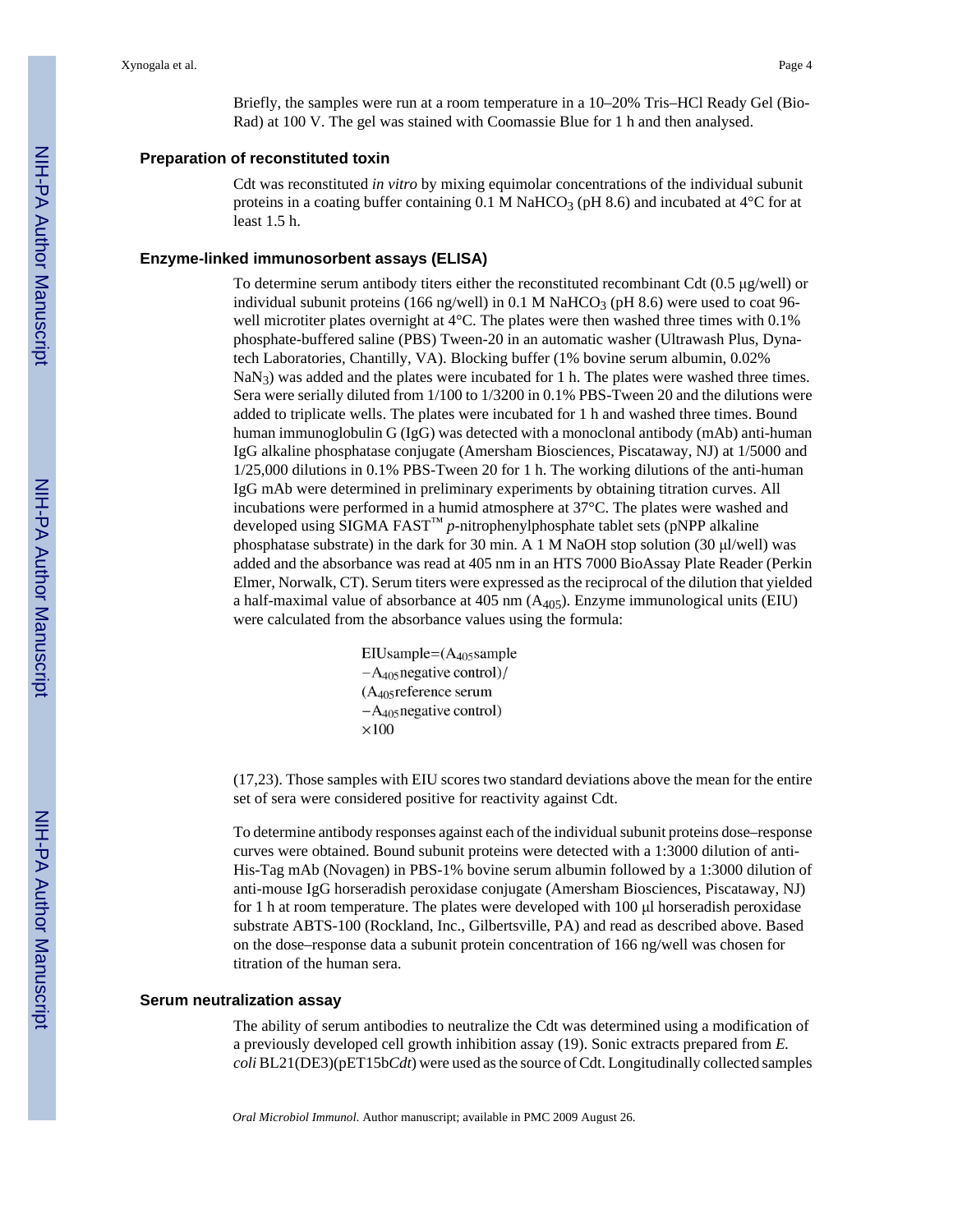from each subject were pooled at a 1:1 ratio (based on volume) to obtain enough serum for analysis. The total volume of the pooled serum samples was adjusted with Ham's F12 medium to yield a 1:5 dilution and sterilized by passage through a 0.45-μm filter. Two aliquots of each of the sterile serum preparations were mixed with appropriate volumes of Cdt-containing sonic extracts and adjusted to a volume of 1 ml yielding a final serum dilution of 1:10 and total protein concentrations of 15 and 35 ng protein/μl. These were then incubated at 4°C on a shaker for 1.5 h. Chinese hamster ovary (CHO) K-1 cells were grown in T-75 tissue culture flasks in Ham's F12 medium, containing 5% fetal calf serum (FCS), at 37°C in the presence of 5% CO<sub>2</sub>. After 3–4 days of growth the cells were harvested, counted and adjusted to  $1 \times 10^4$  cells per ml of medium. The CHO cells were seeded in six-well tissue culture plates (300 cells in 3 ml medium per well in triplicate) and were allowed to attach to the plates. One milliliter of each of the Cdt-serum preparations was added to different wells of CHO cells and incubated for 30 min at 37°C. The wells were washed with PBS and 2 ml fresh Ham's F12 medium containing 5% FCS was added to each well. The plates were then incubated for 6 days at 37° C to allow colonies to form. The medium was then removed and the cells were fixed with 10% formalin, stained with crystal violet for 10 min, dried and counted. The number of colonies per well was expressed as colony-forming units (CFUs). A dose–response curve for wild-type reconstituted holotoxin was also prepared using 0–2.5 μg of total protein/ml. Each sample was analysed three times.

#### **Statistical analyses**

Data obtained from ELISA were analysed with the software package SAS version 9.1 and descriptive findings were produced using SAS Proc Univariate. One-way repeated measures analysis of variance with post-hoc paired comparisons was applied to determine whether there were any statistically significant differences in the antibody response against the different clinical groups as well as against each of the subunits. Regression analysis was applied for the neutralization assay.

#### **Results**

#### **Humoral antibody response of the study subjects to the Cdt**

An ELISA was used to analyse 692 longitudinally collected serum samples originally obtained from 95 previously described subjects for Cdt-binding antibody (6). All of the available samples provided by each subject were evaluated (ranging in number from 1 to 28). A subset of 113 samples was randomly chosen for analysis to standardize the assay as well as to identify internal positive (reference serum) and negative (no Cdt-specific antibody) control sera. A representative sampling of the results of this initial screen are shown in Fig. 1A, B. Serum samples 692 and 30 were selected to serve as positive and negative controls, respectively, throughout subsequent analyses. The titers (reciprocal of the dilution that yielded a halfmaximal  $A_{405}$  value) of the individual samples were distributed over a wide range of values. For example, sample 267 had a relatively low titer (approximately 800) in contrast to samples 187, 188 and 193 which had titers greater than 3200. There was significant variability in the absorbance values of the same reference and negative control sera among the ELISA plates.

To normalize the responses of all of the serum samples to the Cdt and to control for the variability inherent in the examination of large numbers of ELISA plates EIU scores were calculated and used to express the results. Serum dilutions from 1:800 to 1:3200 were evaluated. A statistical analysis was performed by evaluating the EIU scores with the Proc Univariate report with a cut-off value of 95%. The reference and negative control sera were excluded from the statistical analysis because it was necessary to use them to calculate the EIU scores. Fig. 2 shows the distribution of the EIU scores at the dilution 1:1600; this dilution was chosen because it was at this dilution that the EIU scores approached a normal distribution. A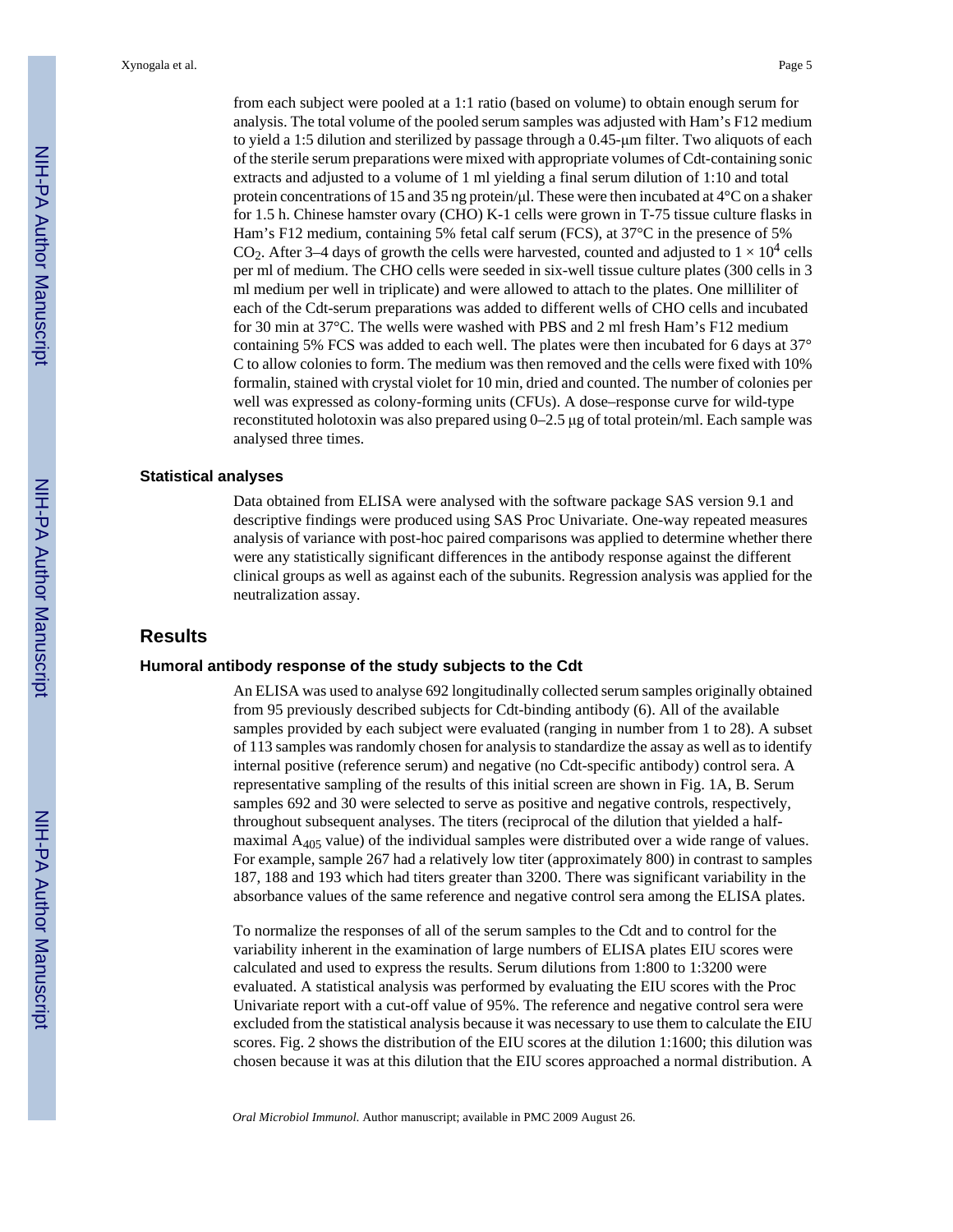majority of the samples exhibited EIU scores between 50 and 150 while a limited number had relatively higher values. Only those samples with EIU scores in the 95th percentile and higher were considered seropositive. The horizontal line in Fig. 2 depicts the cut-off value of EIU 200 (95th percentile) and separates the seropositive from the seronegative samples. Using this approach it was determined that 35 out of 692 samples contained relatively high levels of Cdtbinding antibody (EIU scores ranging from 203 to 462). These sera originated from 14 of the 95 individuals from whom blood was collected. These will be referred to as seropositive subjects 1 through 14. Therefore, only 14.7% of the 95 subjects exhibited significant serum Cdt-binding activity as defined by the criteria established for the ELISA.

Distribution of the seropositive and seronegative sera among the diagnostic categories is shown in Fig. 3. Although the majority of positive samples (10/14) were obtained from clinically healthy individuals, the percentages of seropositive subjects within each group were very similar. Interestingly, only a small percentage of the LAP subjects (12.5%) were seropositive with respect to Cdt-binding antibody. The serum sample from each subject exhibiting the highest EIU score was further analysed by ELISA extending the dilutions up to 1:204,800 (data not shown). Whereas most of the positive sera lost binding activity at dilutions between 1:6400 to 1:12,800, there were two samples (324 and 688) that exhibited binding activity up to a dilution slightly greater than 1:51,200. These sera were from a healthy subject (324) and a conversion patient (688).

With the significant disparity in the number of samples collected per seropositive subject (ranging from two to 16) no consistent pattern of anti-Cdt antibody production was detected over time. Only two of the 14 seropositive subjects provided three or more positive samples: seropositive subject 7 (nine out of 14) and seropositive subject 11 (10 out of 11) (data not shown). Interestingly, seropositive subject 7 developed LAP during the study and eight of the nine positive samples were obtained after the single conversion event. In contrast, seropositive subject 11 was a control subject who remained clinically healthy throughout the study.

#### **Binding of serum IgG antibody to individual Cdt subunits**

The initial phase of our analysis allowed us to identify serum samples that exhibited significant Cdt-binding activity. These experiments were conducted with intact holotoxin so it is unclear whether the antibodies were specific for conformation-dependent epitopes formed via the interaction of the three subunits or, alternatively, for epitopes unique to the individual subunits. Therefore, the 14 serum samples with the highest EIU scores (dilution of 1:1600) against the reconstituted toxin were further analysed by ELISA for IgG antibodies against each one of the subunits. This approach not only allowed us to map the specificity of the antisera but also to determine whether the antibody responses were skewed towards any one of the subunits. Equal volumes of serum from all the positive samples were pooled and used as the reference serum in these analyses. The negative control serum remained the same as in the previous ELISA experiments. EIUs were determined for each of the individual high-titer antisera (diluted 1:1600) to the individual Cdt subunits (Fig. 4). Statistical analysis showed that the mean EIU scores for CdtA, CdtB, and CdtC were not significantly different ( $\alpha$  > 0.05).

#### **Serum neutralization of Cdt**

The results derived from the ELISAs are purely quantitative in nature because they do not provide information regarding the functional characteristics of the Cdt-binding antibody. To address this issue experiments were conducted to determine whether the serum antibodies could neutralize the toxin. Neutralizing activity was defined as the ability of the sera to block Cdtmediated growth inhibition of CHO cells as measured in a colony-forming assay. Growth inhibition was determined by calculating the number of CFUs in Cdt-treated cultures relative to untreated control cultures. To have sufficient volumes of antisera to conduct this series of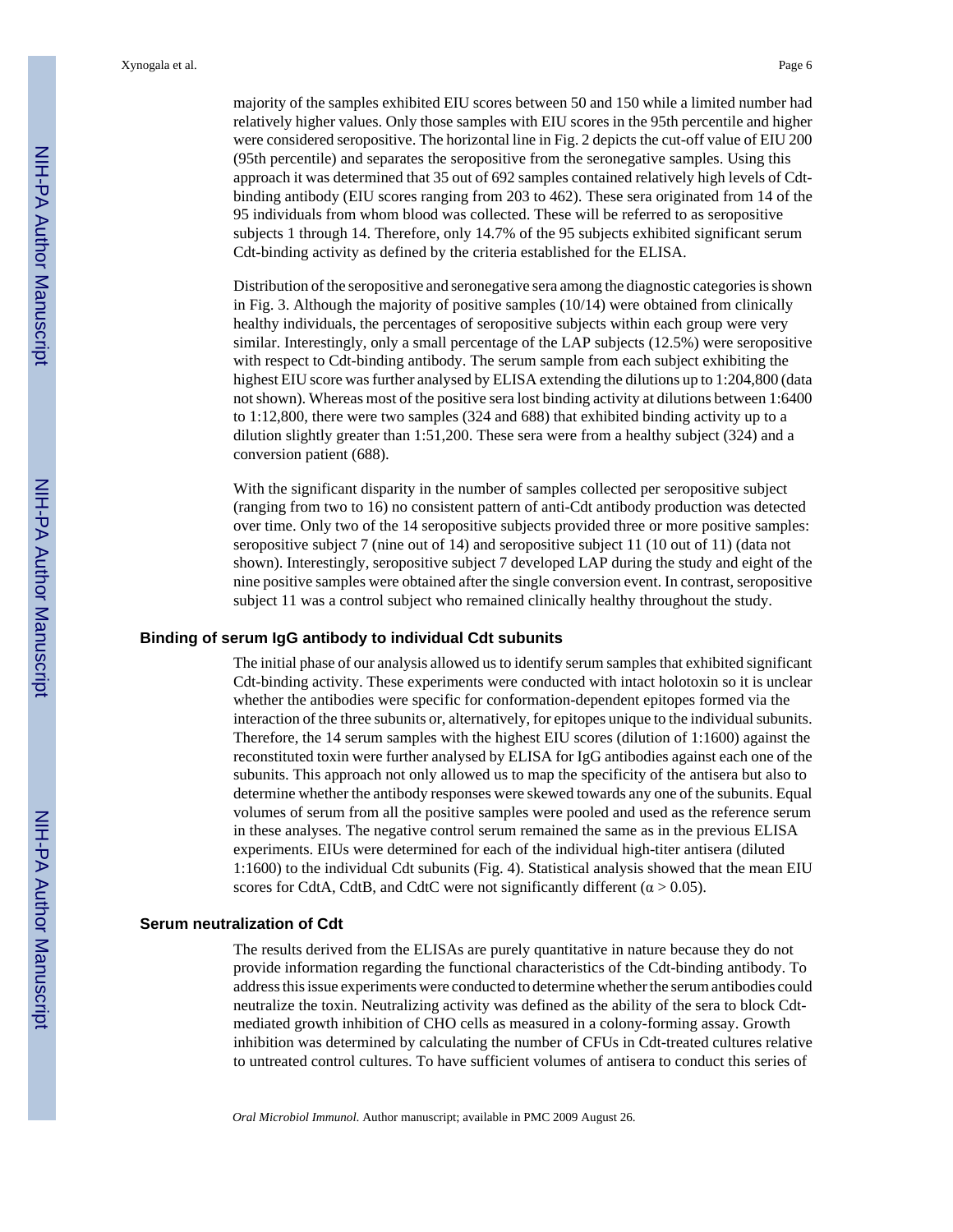experiments it was necessary to pool the sera collected at different time-points for each of the 14 seropositive subjects. The CHO cells were exposed to recombinant Cdt, Cdt preincubated with negative control antisera (1:10 final dilution) or Cdt preincubated with pooled positive antisera (1:10 final dilution). Untreated CHO cells served as the negative control. Additionally, extract prepared from wild-type *E. coli* BL21(DE3) had no effect on the growth of CHO cells (data not shown). Preliminary assays showed that 15 ng protein/μl extract consistently resulted in a 50% reduction in CFU relative to controls and was therefore chosen as the appropriate concentration for the neutralization assays (data not shown). The cells were exposed to the various preparations for 30 min. A representative assay is shown in Fig. 5A. In this example, there was a slight reduction in the number of CFUs in cultures exposed to Cdt extract preincubated with one of the 14 pooled positive antisera (Panels a versus d). Cells exposed to Cdt extract preincubated with the negative control serum exhibited a significant reduction in the number of CFUs (Panels a versus c). To eliminate tissue culture plate-to-plate variation, the percentage of neutralization of the cytotoxic effect, relative to that of the positive control, was calculated for each of the 14 pooled serum samples. All of the samples exhibited some neutralizing activity ranging from an approximately 20% to a 75% reduction of the cytotoxic effect observed in the absence of serum (Fig. 5B). There was no correlation between the extent of serum neutralizing activity and the clinical status of each of the 14 seropositive subjects. When the percentage inhibition of cell death was plotted against the mean EIU score for each subject an inverse relationship was observed; higher percentages of neutralizing activity correlated with lower mean EIU scores ( $P = 0.02$ , data not shown).

#### **Discussion**

It is the general consensus that patients with LAP have elevated levels of serum antibodies against various antigens of *A. actinomycetemcomitans* (14). The goal of this study was to determine whether this observation also pertains to a recently identified *A. actinomycetemcomitans* virulence factor, Cdt. The results showed no statistically significant difference in the mean Cdt-specific antibody levels between subjects with a history of LAP or with active LAP and healthy individuals. Therefore, the hypothesis that individuals with a history of LAP or with active LAP have higher levels of antibody to Cdt was rejected. There are no other reports in the literature addressing the *A. actinomycetemcomitans* Cdt-specific antibody response in LAP patients. However, our finding is in agreement with that reported by Johansson et al. (9), who reported that the levels of Cdt-specific serum antibodies detected in the patients with chronic periodontitis were essentially equivalent to those of age-matched periodontally-healthy control subjects.

Data derived from ELISA provides only a quantitative measurement of antibody levels in serum. This type of information, though certainly of use, does not provide an indication of the functional activity of the antibody. There are numerous human infectious diseases in which microbes elicit quantitatively robust systemic humoral immune responses that fail to provide protection, as is the case with infection by the human immunodeficiency virus (13). Hence, more detailed analyses of the seropositive samples were conducted. They all exhibited activity against each of the subunit proteins (CdtA, CdtB, and CdtC). There were no statistically significant differences in the absolute amounts of antibody against the three subunits ( $\alpha$  > 0.05). The only report in the literature regarding the subunit specificity of the human antibody response to Cdt is that of Mbwana et al. (20) who evaluated responses against the Cdt from *H. ducreyi* in patients with chancroid. The results of that study showed that the only subunit recognized by all of the sera was CdtA. Conversely, our results indicated a far more diverse response composed of antibody reactive with each of the three subunits. This suggests that none of the subunits exhibit so-called immunodominance. With regards to neutralizing activity, all 14 samples were found to neutralize the *A. actinomycetemcomitans* Cdt in a colony-forming assay, though some more efficiently than others. This observation is similar to that reported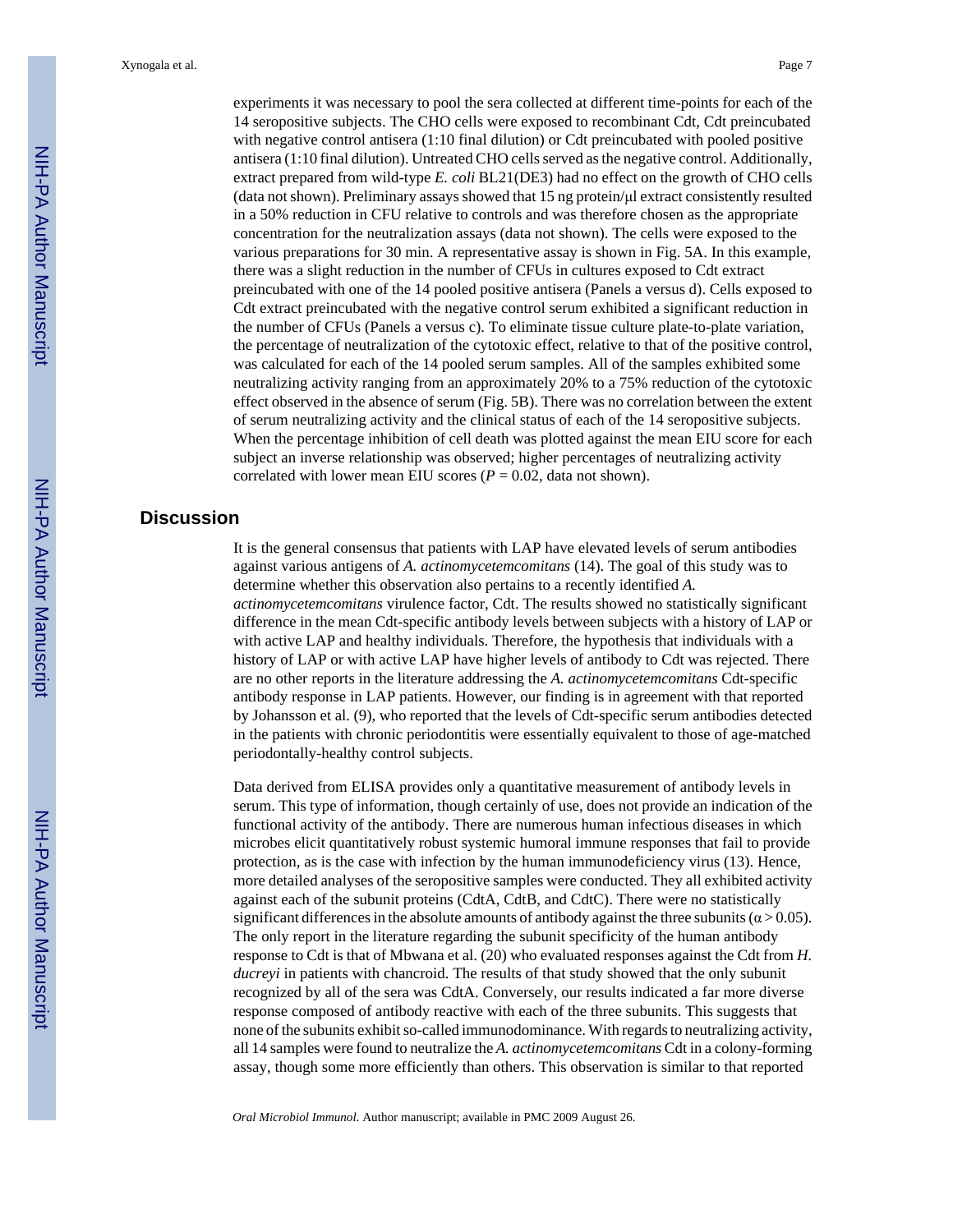by Abuoun et al. (1) who detected Cdt-neutralizing antibody in humans naturally infected with toxin-producing strains of *C. jejuni*.

In an attempt to further elucidate the implications of the results described in this paper the data were considered in relation to microbiological data previously reported by our laboratory (6). That study characterized *A. actinomycetemcomitans* isolated from the same individuals who provided sera for the current study. The bacterium was isolated from five of the 10 seropositive periodontally healthy subjects and all of the isolates belonged to restriction fragment length polymorphism (RFLP) groups found to produce minimal if any Cdt. In contrast, *A. actinomycetemcomitans* belonging to RFLP groups associated with high levels of Cdt production were isolated from six of nine seronegative conversion subjects and eight of 12 seronegative probands diagnosed with LAP. Taken together these observations suggest that individuals who mount a significant anti-Cdt neutralizing antibody response directed against all three subunits of the holotoxin are immune to highly cytotoxic strains of *A. actinomycetemcomitans.* With respect to the three seropositive subjects who converted to disease a majority of the positive samples (nine out of 11) were obtained at time-points following their clinical conversions. None of these individuals exhibited further breakdown during the study. This may in part explain why a majority of the seropositive subjects did not develop LAP and of those that did, so-called 'burnout' of the disease occurred following induction of the anti-Cdt response. Additionally, the presence of neutralizing antibody in the serum of individuals known to be colonized by Cdt-producing strains of *A. actinomycetemcomitans* indicates that the toxin is produced during natural infection of humans.

Why some individuals develop a protective anti-Cdt response and others do not is a matter of conjecture. In all likelihood both bacterial and host factors are involved in this process. Since Cdt is known to have a cytotoxic effect on lymphocytes and plasmacytoid cells it is possible that the toxin itself down-modulates the production of antibody by both direct and indirect effects on B cells (23,24,26). Clearly, genetic regulation of the anti-Cdt antibody response must be considered. The specificity of an antibody molecule is determined by the amino acid sequences of the variable regions of the light and heavy chain proteins. It is therefore plausible that some individuals inherit the genetic elements which encode 'protective' specificities while others produce antibody against biologically irrelevant portions of the Cdt (or the component subunit proteins). This can only be investigated via a molecular genetic evaluation of the genes encoding the variable regions of 'protective' antibodies, which is well beyond the scope of the current study.

Despite the fact that a larger sample size would allow a more powerful analysis of the *A. actinomycetemcomitans* Cdt-specific antibody response in LAP, there are points to be taken from this study. First, the fact that an individual is diagnosed with the disease and known to be infected with a toxin-producing strain of the organism does not infer the presence of Cdtspecific serum antibody. Second, and possibly more important, high titers of anti-Cdt antibody do not imply potent functional activity. It could be argued that high titers of antibody against the Cdt result from constant stimulation of the response as the result of an inability to neutralize the toxin and/or eliminate the bacterium. Finally, when considered along with the previously reported microbiological data, as described above, the results of the current study suggest that low titer sera with potent Cdt-neutralizing activity may represent one aspect of a protective response against *A. actinomycetemcomitans.*

In summary, these results demonstrate that the Cdt is capable of inducing a neutralizing antibody response in humans naturally infected with *A. actinomycetemcomitans*. The data from this study provide a foundation for extending studies of the humoral antibody response to the *A. actinomycetemcomitans* Cdt. Such endeavors will help clarify the role of Cdt and toxinspecific antibody in the pathogenesis of LAP.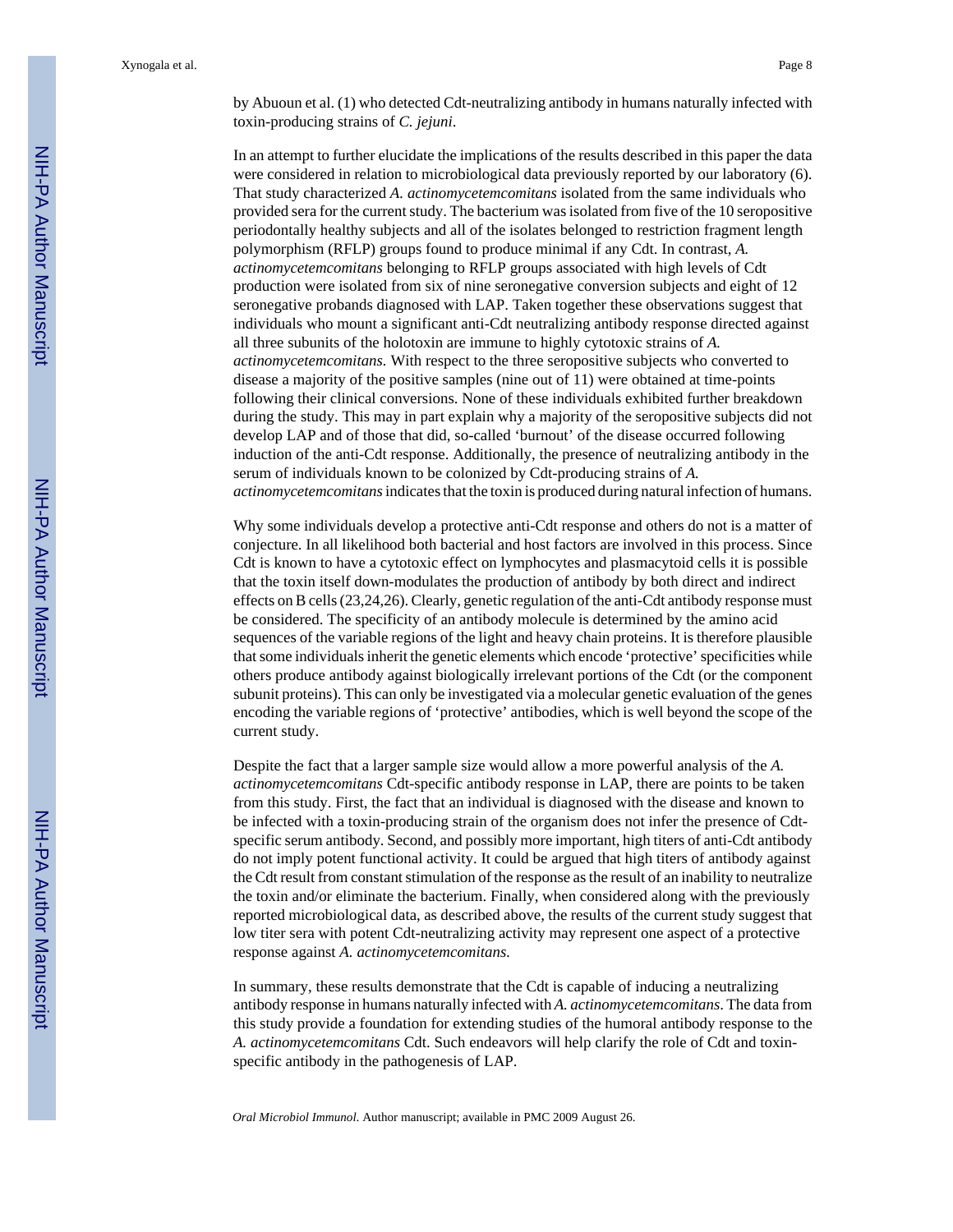#### **Acknowledgments**

This work was supported by USPHS grants DE012593 and DE017679 from the National Institute of Dental and Craniofacial Research. The authors would like to thank Dr Mark Cohen (Statistician, Naval Institute of Dental and Biomedical Research, Great Lakes, IL) for performing the statistical analysis of the data.

#### **References**

- 1. AbuOun M, Manning G, Cawthraw SA, et al. Cytolethal distending toxin (CDT) -negative *Campylobacter jejuni* strains and anti-CDT neutralizing antibodies are induced during human infection but not during colonization in chickens. Infect Immun 2005;73:3053–3062. [PubMed: 15845513]
- 2. Avenaud P, Castroviejo M, Claret S, Rosenbaum J, Megraud F, Menard A. Expression and activity of the cytolethal distending toxin of *Helicobacter hepaticus*. Biochem Biophys Res Comm 2004;318:739–745. [PubMed: 15144901]
- 3. Belibasakis G, Johansson A, Wang Y, et al. Inhibited proliferation of human periodontal ligament cells and gingival fibroblasts by *Actinobacillus actinomycetemcomitans*: involvement of the cytolethal distending toxin. Eur J Oral Sci 2002;110:366–373. [PubMed: 12664467]
- 4. Califano JV, Pace BE, Gunsolley JC, Schenkein HA, Lally ET, Tew JG. Antibody reactive with *Actinobacillus actinomycetemcomitans* leukotoxin in early-onset periodontitis patients. Oral Microbiol Immunol 1997;12:20–26. [PubMed: 9151640]
- 5. Cope LD, Lumbey S, Latimer JL, et al. A diffusible cytotoxin of *Haemophilus ducreyi*. Proc Natl Acad Sci USA 1997;94:4056–4061. [PubMed: 9108104]
- 6. DiRienzo JM, Slots J, Sixou M, et al. Specific genetic variants of *Actinobacillus actinomycetemcomitans* correlate with disease and health in a regional population of families with localized juvenile periodontitis. Infect Immun 1994;62:3058–3065. [PubMed: 7913695]
- 7. Fives-Taylor PM, Meyer DH, Mintz KP, Brisette C. Virulence factors of *Actinobacillus actinomycetemcomitans*. Periodontol 2000 1999;20:136–167. [PubMed: 10522226]
- 8. Hassane DC, Lee RB, Picket CL. *Campylobacter jejuni* cytolethal distending toxin promotes DNA repair responses in normal human cells. Infect Immun 2003;71:541–545. [PubMed: 12496208]
- 9. Johansson A, Buhlin K, Koski R, Gustafsson A. The immunoreactivity of systemic antibodies to *Actinobacillus actinomycetemcomitans* and *Porphyromonas gingivalis* in adult periodontitis. J Eur Oral Sci 2005;113:197–202.
- 10. Johnson WM, Lior H. Response of Chinese hamster ovary cells to a cytolethal distending toxin (CDT) of *Escherichia coli* and possible misinterpretation as heat-labile (LT) enterotoxin. FEMS Microb Lett 1987;43:19–23.
- 11. Johnson WM, Lior H. Production of Shiga toxin and a cytolethal distending toxin (CLDT) by serogroups of *Shigella* spp. FEMS Microb Lett 1987;48:235–238.
- 12. Kanno F, Volgina A, Korostoff J, DiRienzo JM. Differential response of human oral cells to the cytolethal distending toxin of *Actinobacillus actinomycetemcomitans*. J Periodontol 2005;76:1189– 1201. [PubMed: 16018764]
- 13. Karlsson Hedestam GB, Fouchier RAM, Phogat S, Burton DR, Sodroski J, Wyatt RT. The challenge of eliciting neutralizing antibodies to HIV-1 and to influenza virus. Nat Rev Microbiol 2008;6:143– 155. [PubMed: 18197170]
- 14. Kinane DF, Mooney J, Ebersole JL. Humoral immune response to *Actinobacillus actinomycetemcomitans* and *Porphyromonas gingivalis* in periodontal disease. Periodontol 2000 1999;20:289–340. [PubMed: 10522229]
- 15. Laemmli UK. Cleavage of structural proteins during the assembly of the head of bacteriophage T4. Nature 1972;227:680–685. [PubMed: 5432063]
- 16. Lang N, Bartold PM, Cullinan M, et al. Consensus report: aggressive periodontitis. Ann Periodontol 1999;4:53.
- 17. Löe H, Brown LJ. Early onset periodontitis in the United States of America. J Periodontol 1991;62:608–616. [PubMed: 1770420]
- 18. Mao X, DiRienzo JM. Functional studies of the recombinant subunits of a cytolethal distending holotoxin. Cell Microbiol 2002;4:245–255. [PubMed: 11952641]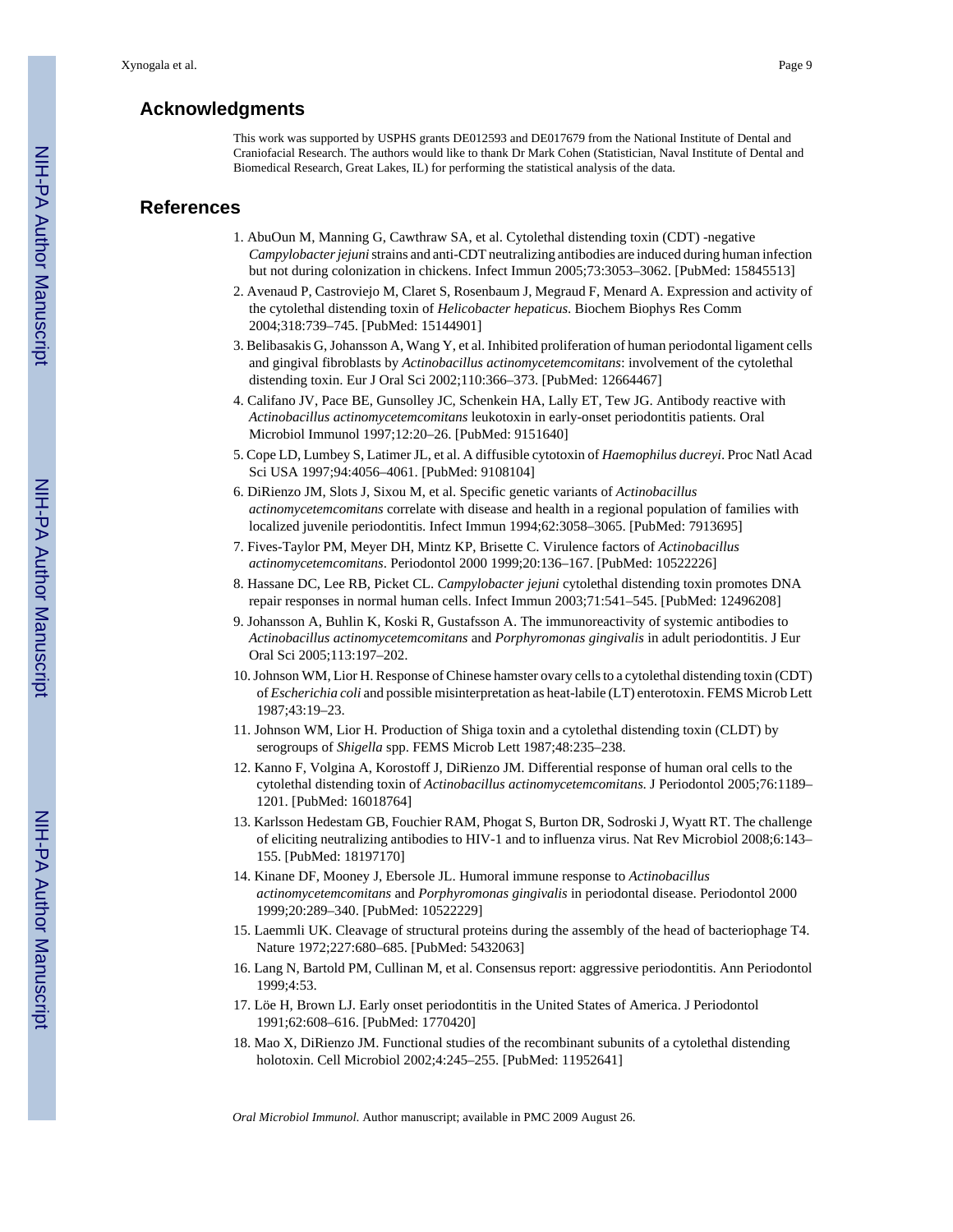Xynogala et al. Page 10

- 19. Mayer MPA, Bueno LC, Hansen EJ, DiRienzo JM. Identification of a cytolethal distending toxin gene locus and features of a virulence-associated region in *Actinobacillus actinomycetemcomitans*. Infect Immun 1999;67:1227–1237. [PubMed: 10024565]
- 20. Mbwana J, Ahmed HJ, Ahlman K, et al. Specificity of antibodies directed against the cytolethal distending toxin of *Haemophilus ducreyi* in patients with chancroid. Microb Pathog 2003;35:133– 137. [PubMed: 12927521]
- 21. Okuda JG, Kato T, Naito Y, Takazoe I. Precipitating antibody against lipopolysaccharide of *Haemophilus actinomycetemcomitans* in human serum. J Clin Microbiol 1986;24:846–848. [PubMed: 3095372]
- 22. Purven M, Falsen E, Lagergård T. Cytotoxin production in 100 strains of *Haemophilus ducreyi* from different geographic locations. FEMS Microb Lett 1995;129:221–224.
- 23. Sato T, Koseki T, Yamato K, et al. p53-Independent expression of p21CIP1/WAF1 in plasmacytic cells during G2 cell cycle arrest induced by *Actinobacillus actinomycetemcomitans* cytolethal distending toxin. Infect Immun 2002;70:528–534. [PubMed: 11796579]
- 24. Shenker BJ, McKay T, Datar S, Miller M, Chowhan R, Demuth D. *Actinobacillus actinomycetemcomitans* immunosuppressive protein is a member of the family of cytolethal distending toxins capable of causing a G2-arrest in human T cells. J Immunol 1999;162:244–251.
- 25. Sims TJ, Moncla BJ, Darveau RP, Page RC. Antigens of *Actinobacillus actinomycetemcomitans* recognized by patients with juvenile periodontitis and periodontally-normal subjects. Infect Immun 1991;59:913–924. [PubMed: 1705243]
- 26. Svensson LA, Tarkowski A, Thelestam M, Lagergård T. The impact of *Haemophilus ducreyi* cytolethal distending toxin on cells involved in the immune response. Microbial Pathog 2001;30:157– 166.
- 27. Tan KS, Song KP, Ong G. Cytolethal distending toxin of *Actinobacillus actinomycetemcomitans*. Occurrence and association with periodontal disease. J Periodontal Res 2002;37:268–272. [PubMed: 12200970]
- 28. Wilson M, Henderson B. Virulence factors of *Actinobacillus actinomycetemcomitans* relevant to the pathogenesis of inflammatory periodontal diseases. FEMS Microbiol Rev 1995;17:365–379. [PubMed: 8845187]
- 29. Yamano R, Ohara M, Nishikubo S, et al. Prevalence of a cytolethal distending toxin production in periodontopathogenic bacteria. J Clin Microb 2003;41:1391–1398.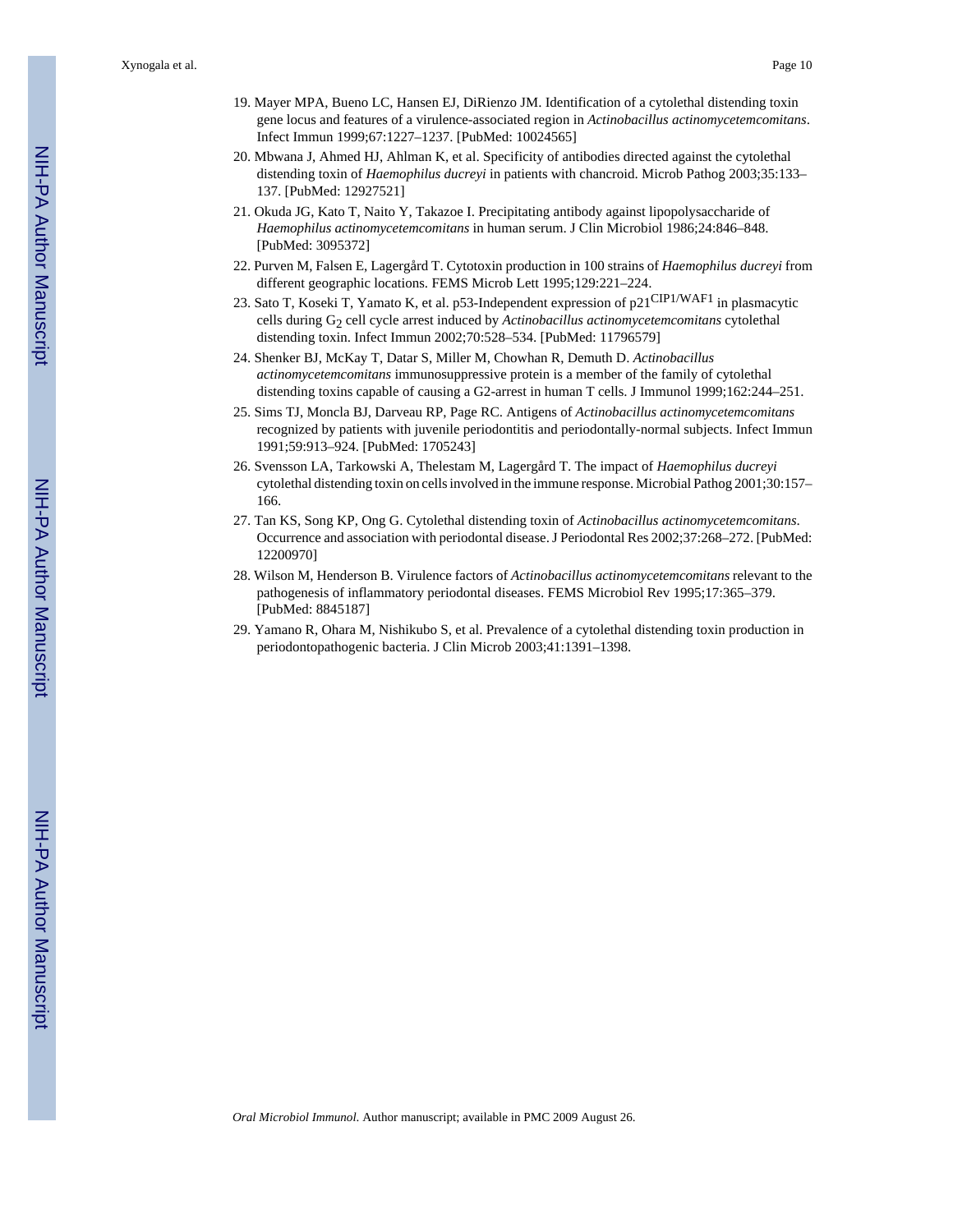Xynogala et al. Page 11



#### **Fig. 1.**

Quantification of serum antibody binding to the cytolethal distending toxin (Cdt) holotoxin. Sera were serially diluted from 100 to 3200 and added to enzyme-linked immunosorbent assay plates coated with reconstituted Cdt. Values of optical density at  $405 \text{ nm}$  (OD<sub>405</sub>) are plotted against the reciprocal of the corresponding dilution factor. (A) and (B) show representative titration curves of samples chosen from the 692 that were analysed (designated by number).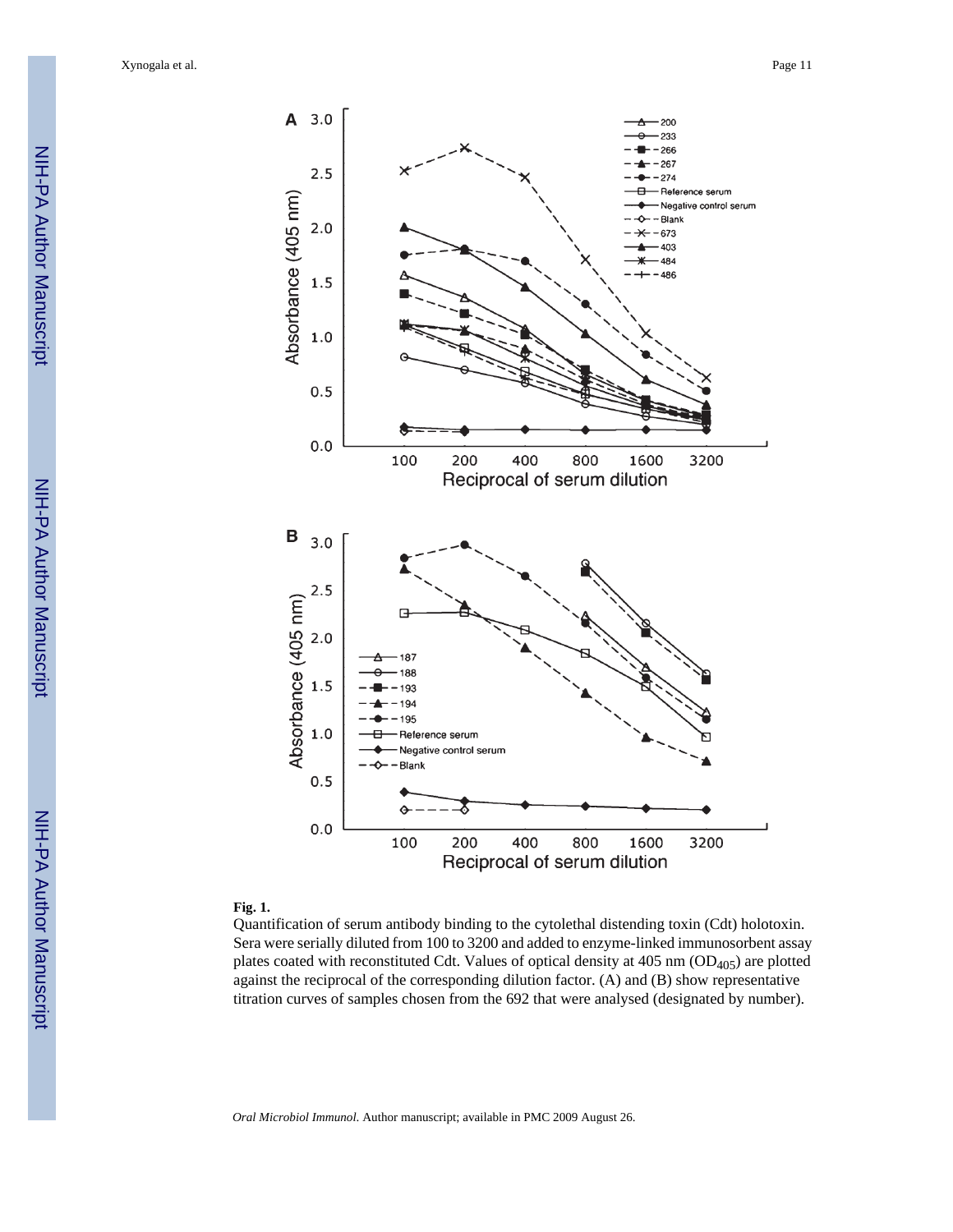Xynogala et al. Page 12



#### **Fig. 2.**

Distribution of enzyme immunological units (EIU) scores representing cytolethal distending toxin (Cdt) -binding activity in sera at a 1:1600 dilution. To account for day-to-day variations in the enzyme-linked immunosorbent assays all data were converted EIU scores. The scores measured at a 1:1600 were chosen for evaluation because they most closely approached a normal distribution. The horizontal line depicts the cut-off value of EIU 200 (95th percentile) and separates the positive from the negative samples.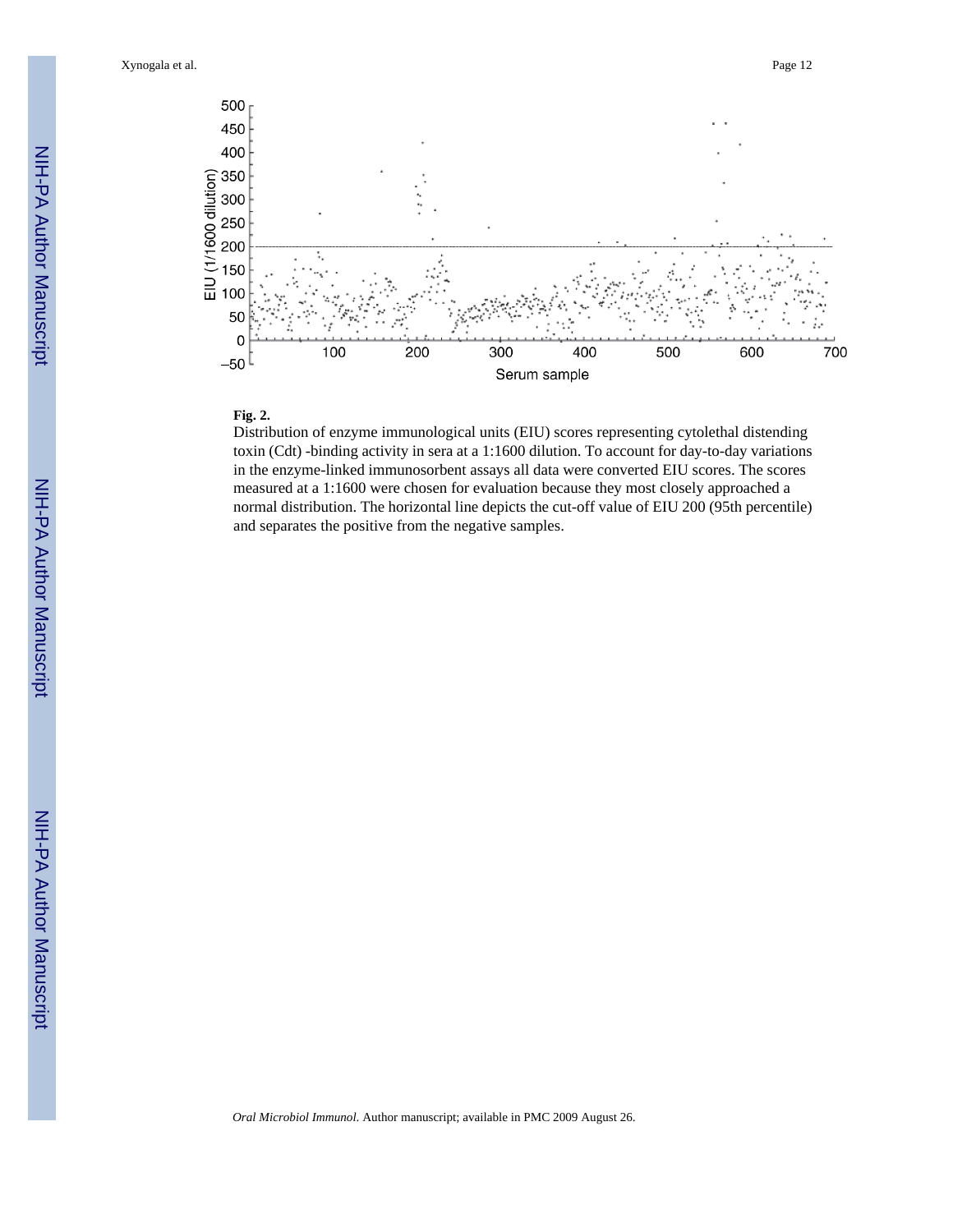Xynogala et al. Page 13



#### **Fig. 3.**

Distribution of seropositive individuals among the three diagnostic categories. Of the 14 seropositive subjects, 10 remained clinically healthy, three were diagnosed with localized aggressive periodontitis (LAP) and one with chronic periodontitis. The differences in the percentages of seropositive subjects detected in each category were not statistically significant  $(P > 0.05)$ .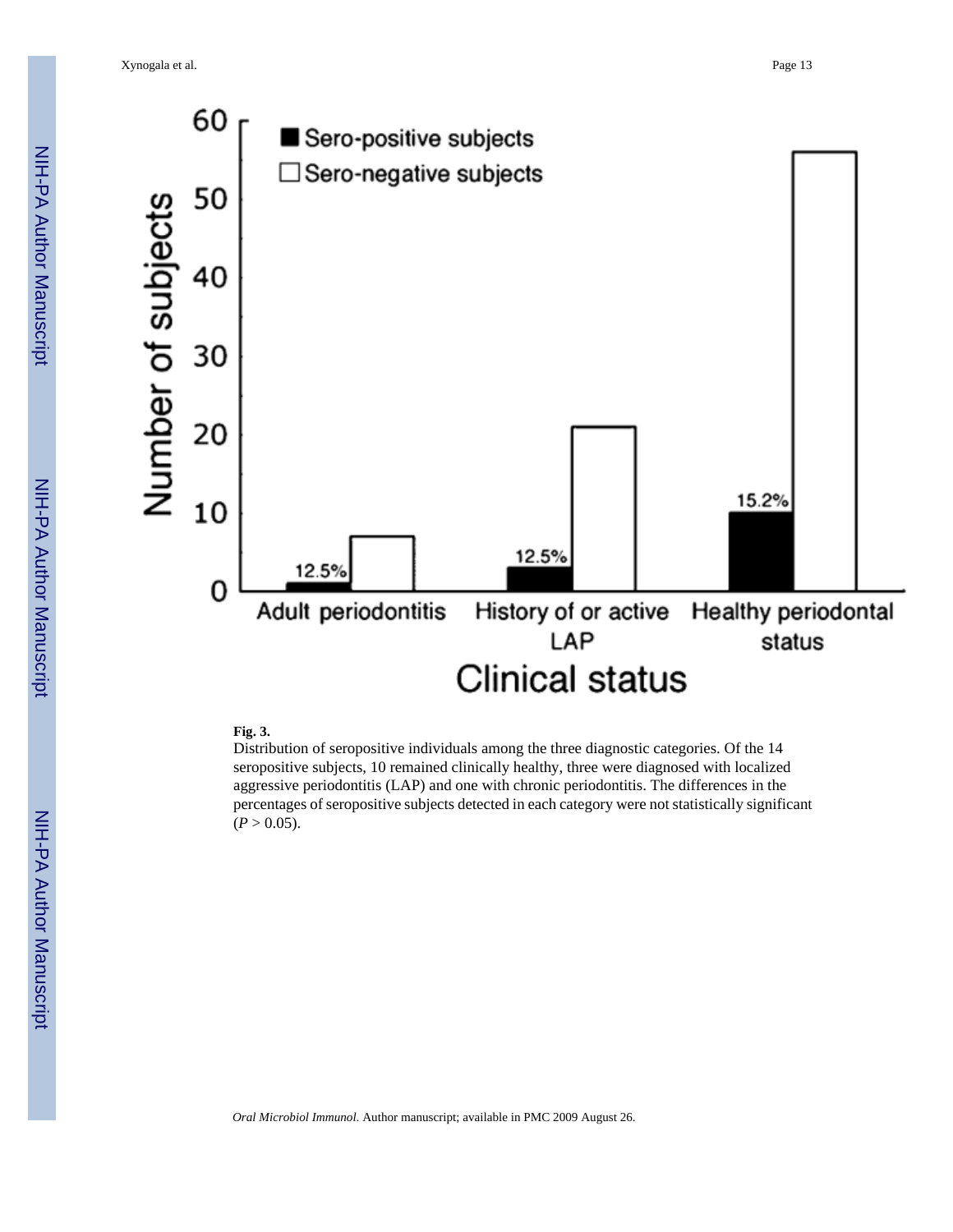

#### **Fig. 4.**

Antibody binding to the individual cytolethal distending toxin (Cdt) subunit proteins (CdtA, CdtB, and CdtC). Samples from the 14 seropositive individuals were further evaluated by enzyme-linked immunosorbent assay on plates coated with the individual Cdt subunit proteins. Mean enzyme immunological unit (EIU) scores were calculated for the samples provided by each subject at a 1:1600 dilution. Although the patterns of reactivity against the three proteins differed between individuals there was not a statistically significant difference in the overall binding to the proteins  $(P > 0.05)$ .